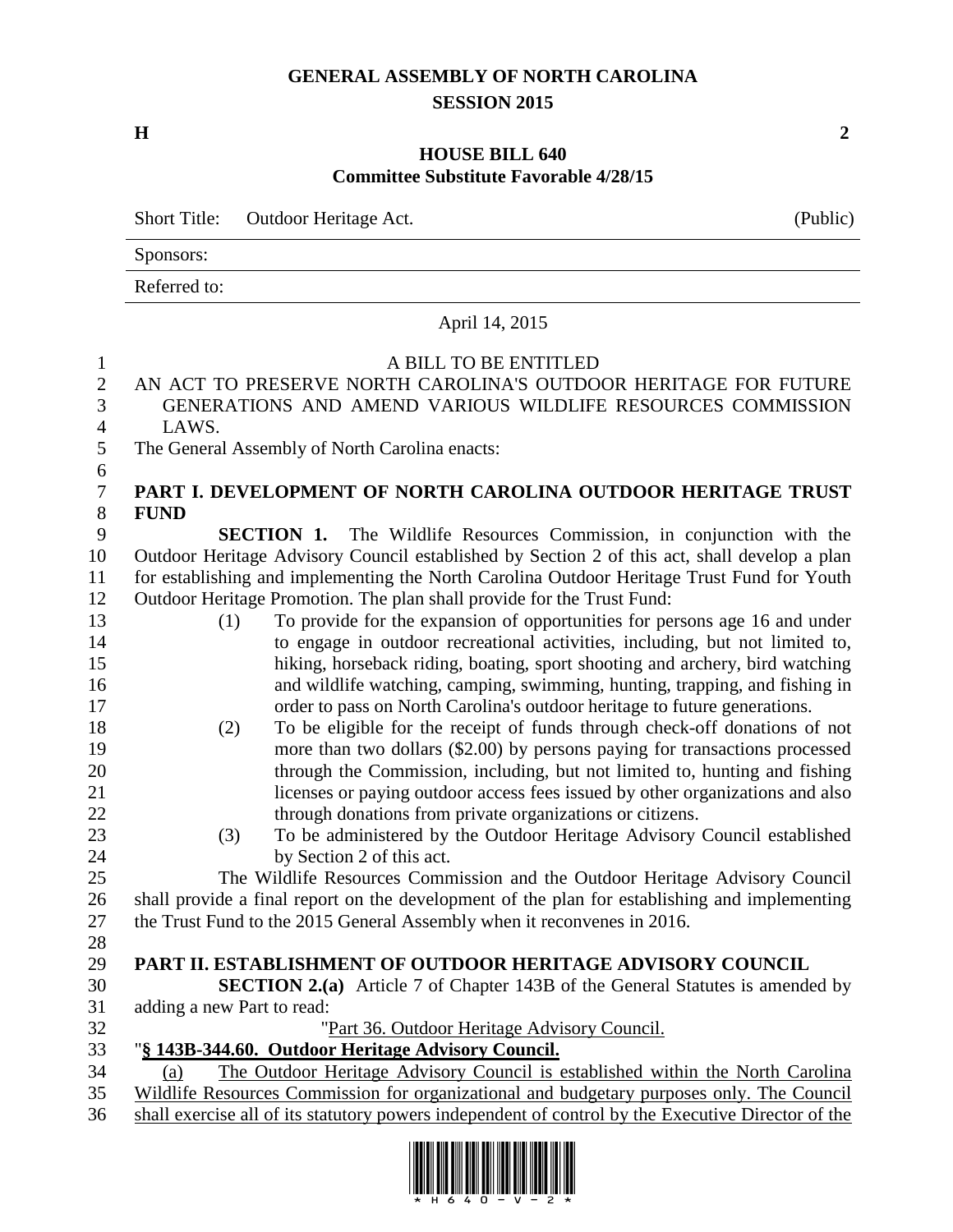## Wildlife Resources Commission. The Council shall advise State agencies and the General Assembly on the promotion of outdoor recreational activities, including, but not limited to, hiking, horseback riding, boating, sport shooting and archery, bird watching and wildlife watching, camping, swimming, hunting, trapping, and fishing in order to preserve North Carolina's outdoor heritage for future generations. 6 (b) The Council shall consist of 11 members, appointed as follows:<br>
(1) Three members appointed by the General Ass (1) Three members appointed by the General Assembly, upon the recommendation of the President Pro Tempore of the Senate. (2) Three members appointed by the General Assembly, upon the recommendation of the Speaker of the House of Representatives. 11 (3) Three members appointed by the Governor. (4) One member appointed by the Commissioner of Agriculture. (5) One member appointed by the Chair of the Wildlife Resources Commission. All members of the Council shall have knowledge and experience in outdoor recreational activities and have a demonstrated interest in promoting outdoor heritage. (c) The terms of the initial members of the Council shall commence October 1, 2015. Of the Governor's initial appointments, one member shall be designated to serve a term of three years, one member shall be designated to serve a term of two years, and one member shall be designated to serve a term of one year. Of the initial appointments by the President Pro Tempore of the Senate, one member shall be designated to serve a term of three years, one member shall be designated to serve a term of two years, and one member shall be designated to serve a term of one year. Of the initial appointments by the Speaker of the House of Representatives, one member shall be designated to serve a term of three years, one member shall be designated to serve a term of two years, and one member shall be designated to serve a term of one year. The members appointed by the Commissioner of Agriculture and the Chair of the Wildlife Resources Commission shall each serve an initial term of four years. After the 27 initial appointees' terms have expired, all members shall be appointed for a term of four years. 28 No member shall serve more than two successive terms. Any appointment to fill a vacancy on the Council created by the resignation, dismissal, death, or disability of a member shall be for the balance of the unexpired term. (d) The initial chair of the Council shall be designated by the Governor from the Council members. The initial chair shall hold this office for not more than one year. Subsequent chairs shall be elected by the Council for terms of two years. (e) The Council shall meet quarterly and at other times at the call of the chair. A majority of members of the Council shall constitute a quorum. (f) Council members shall be reimbursed for expenses incurred in the performance of their duties in accordance with G.S. 138-5 and G.S. 138-6, as applicable. (g) The Executive Director of the Wildlife Resources Commission shall provide clerical and other assistance as needed." **SECTION 2.(b)** This section becomes effective July 1, 2015. **PART III. EXPANDED ACCESS TO PUBLIC LANDS SECTION 3.(a)** The Legislative Research Commission shall study the need for expanded access to public lands. The Commission shall examine the ways in which public land management plans affect opportunities to engage in outdoor recreational activities, including, but not limited to, hiking, horseback riding, boating, sport shooting and archery, bird watching and wildlife watching, camping, swimming, hunting, trapping, and fishing and make recommendations for increasing the public's opportunities to access public lands for those

**General Assembly Of North Carolina Session 2015** 

purposes.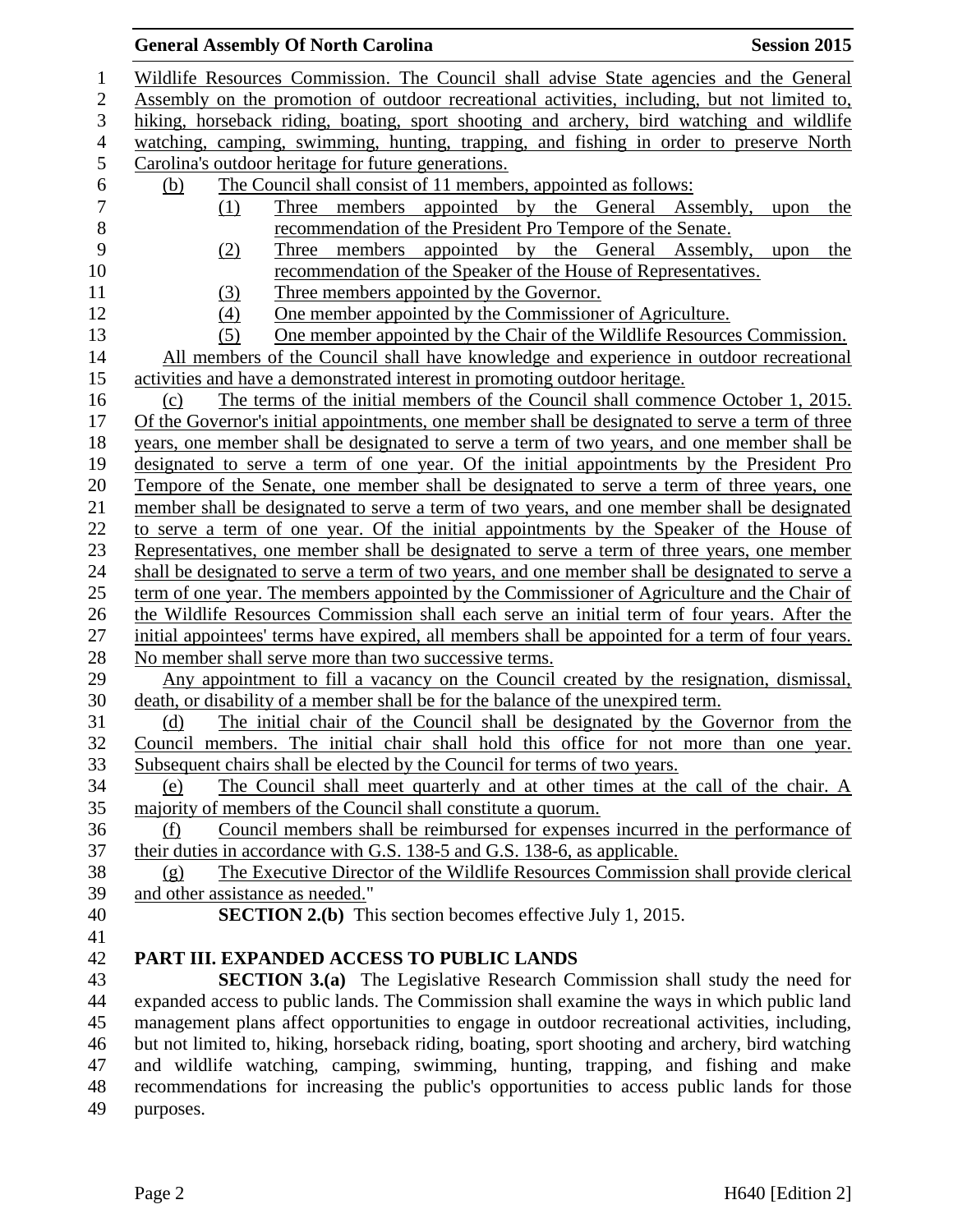|                  |                             | <b>General Assembly Of North Carolina</b>                                                              | <b>Session 2015</b> |
|------------------|-----------------------------|--------------------------------------------------------------------------------------------------------|---------------------|
| 1                |                             | <b>SECTION 3.(b)</b> The Legislative Research Commission may make an interim                           |                     |
| $\mathbf{2}$     |                             | report to the 2015 General Assembly when it reconvenes in 2016 and shall make its final report         |                     |
| 3                |                             | to the 2017 General Assembly when it convenes.                                                         |                     |
| $\overline{4}$   |                             |                                                                                                        |                     |
| 5                |                             | PART IV. "THREE STRIKES" RULE FOR HUNTING ON POSTED PROPERTY AND                                       |                     |
| 6                |                             | <b>REVIEW SUSPENSION OF HUNTING PRIVILEGES FOR NEGLIGENT HUNTERS</b>                                   |                     |
| $\boldsymbol{7}$ |                             | <b>SECTION 4.(a)</b> G.S. 113-276.3(d) is amended by adding a new subdivision to                       |                     |
| $8\,$            | read:                       |                                                                                                        |                     |
| 9                |                             | "§ 113-276.3. Mandatory suspension of entitlement to license or permit for fixed period                |                     |
| 10               |                             | upon conviction of specified offenses.                                                                 |                     |
| 11               |                             |                                                                                                        |                     |
| 12               | (d)                         | Any violation of this Subchapter or of any rule adopted by the Wildlife Resources                      |                     |
| 13               |                             | Commission under the authority of this Subchapter which is subject to a penalty greater than           |                     |
| 14               |                             | the one provided in G.S. $113-135(a)(1)$ is a suspension offense. Conviction of any of the             |                     |
| 15               |                             | following suspension offenses results in a suspension for a period of two years:                       |                     |
| 16               | (1)                         | A violation of G.S. 113-294(b).                                                                        |                     |
| 17               | (2)                         | A violation of G.S. $113-294(c)$ .                                                                     |                     |
| 18               | (2a)                        | A violation of G.S. 113-294(c1).                                                                       |                     |
| 19               | (3)                         | A violation of G.S. $113-294(e)$ .                                                                     |                     |
| 20<br>21         | (4)                         | Repealed by Session Laws 1999-120, s. 2, effective October 1, 1999.<br>A violation of G.S. 113-291.1A. |                     |
| 22               | (5)<br>(6)                  | A third or subsequent violation of G.S. 14-159.6(a).                                                   |                     |
| 23               |                             | A conviction of any other suspension offense results in a suspension for a period of one year."        |                     |
| 24               |                             | <b>SECTION 4.(b)</b> The Wildlife Resources Commission shall review the provisions                     |                     |
| 25               |                             | of Article 21B of Chapter 113 of the General Statutes that provide for the suspension of hunting       |                     |
| 26               |                             | privileges upon conviction of criminally negligent hunting and determine whether those                 |                     |
| 27               |                             | provisions should be amended or expanded to provide increased protection to the public from            |                     |
| 28               |                             | negligent or reckless hunting. In developing its findings, the Wildlife Resources Commission           |                     |
| 29               |                             | shall consult with organized hunting clubs and propose recommendations to address individuals          |                     |
| 30               |                             | who repeatedly violate club rules and regulations. The Wildlife Resources Commission shall             |                     |
| 31               |                             | also consult with public interest groups in developing its findings. The Wildlife Resources            |                     |
| 32               |                             | Commission shall report its findings and recommendations to the 2015 General Assembly                  |                     |
| 33               | when it reconvenes in 2016. |                                                                                                        |                     |
| 34               |                             |                                                                                                        |                     |
| 35               |                             | PART V. ALLOW SEVEN-DAY HUNTING ON PRIVATE LAND WITH PERMISSION                                        |                     |
| 36               | OF THE OWNER                |                                                                                                        |                     |
| 37               |                             | <b>SECTION 5.(a)</b> G.S. 103-2 reads as rewritten:                                                    |                     |
| 38               |                             | "§ 103-2. Hunting-Method of take when hunting on Sunday.                                               |                     |
| 39               | (a)                         | If any person shall, except in defense of his own property, hunt on Sunday, having                     |                     |
| 40               |                             | with him a shotgun, rifle, or pistol, he Any landowner or member of his or her family, or any          |                     |
| 41               |                             | person with written permission from the landowner, may hunt with the use of firearms on                |                     |
| 42               |                             | Sunday on the landowner's property except that:                                                        |                     |
| 43               | <u>(1)</u>                  | Hunting of migratory birds on Sunday is prohibited.                                                    |                     |
| 44               | (2)                         | The use of a firearm to take deer that are run or chased by dogs on Sunday is                          |                     |
| 45               |                             | prohibited.                                                                                            |                     |
| 46               | (3)                         | Hunting on Sunday within 500 yards of a place of worship or any accessory                              |                     |
| 47               |                             | structure thereof, or within 300 yards of a residence not owned by the                                 |                     |
| 48               |                             | landowner, is prohibited.                                                                              |                     |
| 49               | $\left(4\right)$            | Hunting on Sunday in a county having a population greater than 700,000                                 |                     |
| 50               |                             | people is prohibited.                                                                                  |                     |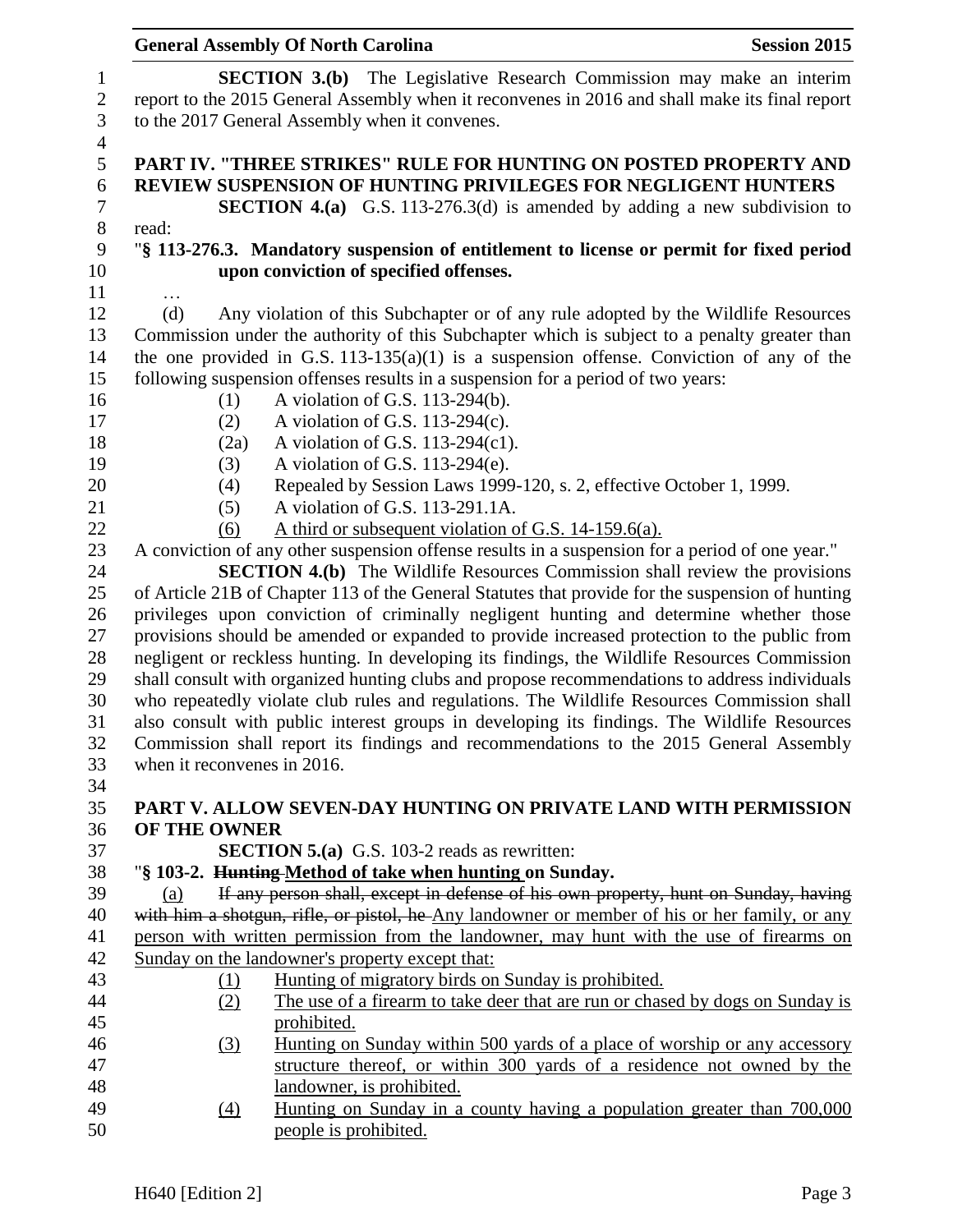|                | <b>General Assembly Of North Carolina</b>                                                                                                                               | <b>Session 2015</b> |
|----------------|-------------------------------------------------------------------------------------------------------------------------------------------------------------------------|---------------------|
| $\mathbf{1}$   | A person who hunts on Sunday in a manner prohibited under subsection (a) of this<br>(b)                                                                                 |                     |
| $\mathbf{2}$   | section shall be guilty of a Class 3 misdemeanor. Provided, that the provisions hereof shall not                                                                        |                     |
| 3              | be of this section are not applicable to military reservations, the jurisdiction of which is                                                                            |                     |
| $\overline{4}$ | exclusively in the federal government, or to field trials authorized by the Wildlife Resources                                                                          |                     |
| 5              |                                                                                                                                                                         |                     |
| 6              | Commission. Commission, or to actions taken in defense of a person's property. Wildlife<br>protectors are granted authority to enforce the provisions of this section." |                     |
| $\tau$         | <b>SECTION 5.(b)</b> G.S. 153A-129 reads as rewritten:                                                                                                                  |                     |
| $8\,$          | "§ 153A-129. Firearms.                                                                                                                                                  |                     |
| 9              | A Except as provided in this section, a county may by ordinance regulate, restrict, or<br>(a)                                                                           |                     |
| 10             | prohibit the discharge of firearms at any time or place except in any of the following instances:                                                                       |                     |
| 11             | when When used to take birds or animals pursuant to Chapter 113,                                                                                                        |                     |
| 12             | (1)<br>Subchapter $H, IV$ .                                                                                                                                             |                     |
| 13             | when When used in defense of person or property, property.                                                                                                              |                     |
| 14             | (2)<br>or when When used pursuant to lawful directions of law-enforcement<br>(3)                                                                                        |                     |
| 15             | officers.                                                                                                                                                               |                     |
| 16             | A county may by ordinance prohibit hunting on Sunday as allowed under                                                                                                   |                     |
| 17             | (b)<br>G.S. 103-2, provided the ordinance complies with all of the following:                                                                                           |                     |
| 18             | The ordinance shall be applicable from January 1 until December 31 of any                                                                                               |                     |
| 19             | (1)<br>year of effectiveness.                                                                                                                                           |                     |
| 20             | The ordinance shall allow for individuals hunting in an adjacent county with<br>(2)                                                                                     |                     |
| 21             | no restriction on Sunday hunting to retrieve any animal lawfully shot from                                                                                              |                     |
| 22             | the adjacent county.                                                                                                                                                    |                     |
| 23             | The ordinance shall be applicable to the entire county.<br>(3)                                                                                                          |                     |
| 24             | A county may also-regulate the display of firearms on the public roads, sidewalks,<br>(c)                                                                               |                     |
| 25             | alleys, or other public property.                                                                                                                                       |                     |
| 26             | This section does not limit a county's authority to take action under Article 1A of<br>(d)                                                                              |                     |
| 27             | Chapter 166A of the General Statutes."                                                                                                                                  |                     |
| 28             | <b>SECTION 5.(c)</b> Subsection (b) of this section becomes effective October 1, 2017.                                                                                  |                     |
| 29             | A county may adopt an ordinance to prohibit Sunday hunting prior to October 1, 2017, but any                                                                            |                     |
| 30             | such ordinance shall not become effective until October 1, 2017. The remainder of this section                                                                          |                     |
| 31             | becomes effective October 1, 2015.                                                                                                                                      |                     |
| 32             |                                                                                                                                                                         |                     |
| 33             | PART VI. MINIMUM WEIGHT OF ADULT BEARS                                                                                                                                  |                     |
| 34             | <b>SECTION 6.</b> Any rule adopted by the Wildlife Resources Commission that                                                                                            |                     |
| 35             | regulates the taking of female bears with cubs or that regulates the taking or possession of cub                                                                        |                     |
| 36             | bears shall define cub bears as bears weighing less than 75 pounds.                                                                                                     |                     |
| 37             |                                                                                                                                                                         |                     |
| 38             | PART VII. EXTEND BREEDING SEASON FOR FOXES AT BLADEN LAKES STATE                                                                                                        |                     |
| 39             | <b>FOREST GAME LANDS</b>                                                                                                                                                |                     |
| 40             | <b>SECTION 7.(a)</b> G.S. 113-291.4 is amended by adding a new subsection to read:                                                                                      |                     |
| 41             | "§ 113-291.4. Regulation of foxes; study of fox and fur-bearer populations.                                                                                             |                     |
| 42             | $\ddotsc$                                                                                                                                                               |                     |
| 43             | The Wildlife Resources Commission shall prohibit the use of dogs in hunting foxes<br>$\Omega$                                                                           |                     |
| 44             | during the period April 1 through August 1 in Bladen Lakes State Forest Game Land."                                                                                     |                     |
| 45             | <b>SECTION 7.(b)</b> This section becomes effective June 1, 2015.                                                                                                       |                     |
| 46             |                                                                                                                                                                         |                     |
| 47             | PART VIII. EXEMPTION FROM CIVIL LIABILITY FOR LANDOWNERS GIVING                                                                                                         |                     |
| 48             | PERMISSION TO RETRIEVE HUNTING DOGS                                                                                                                                     |                     |
| 49             | <b>SECTION 8.</b> Article 22 of Chapter 113 of the General Statutes is amended by                                                                                       |                     |
| 50             | adding a new section to read:                                                                                                                                           |                     |